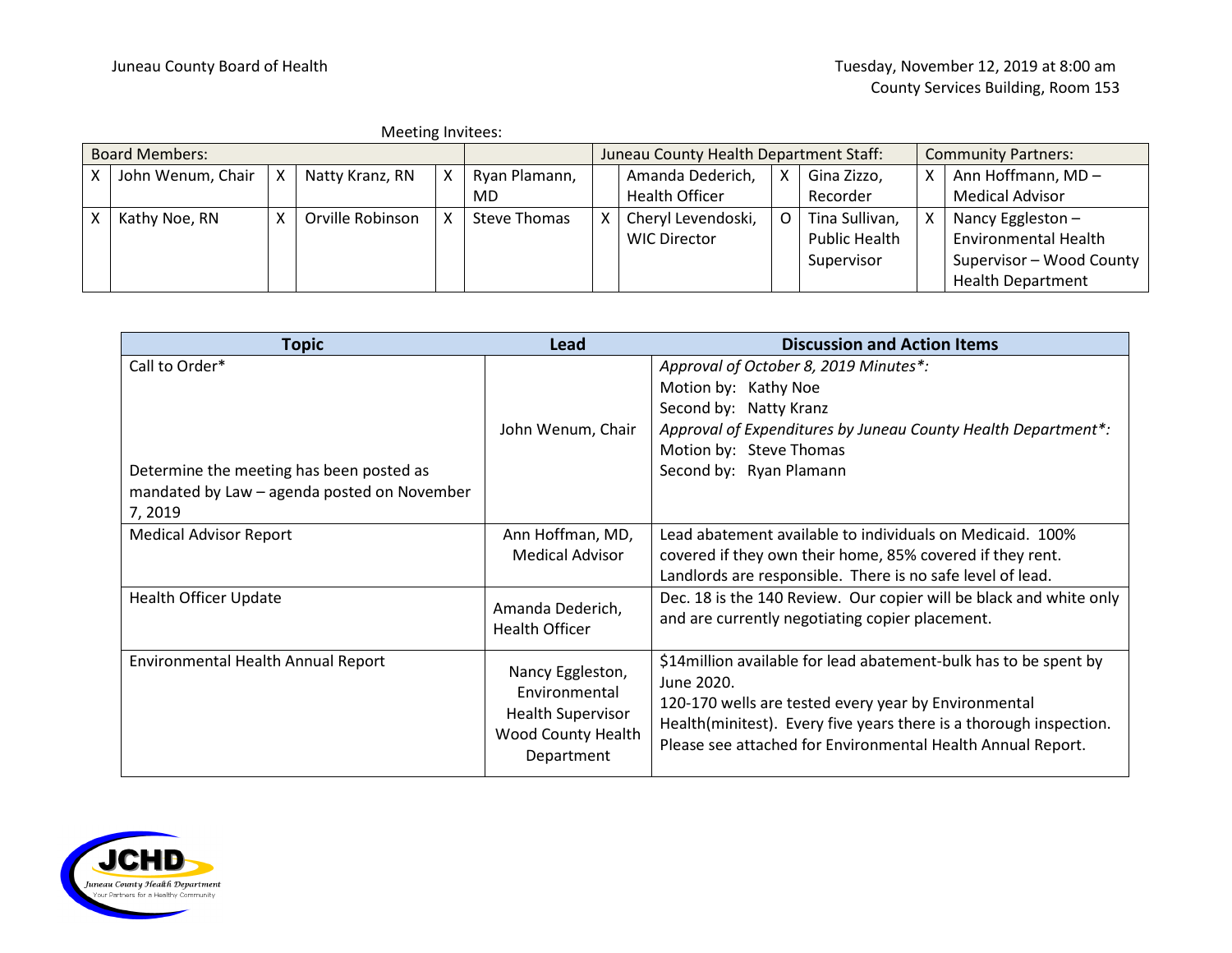| Public Health Program Update<br>Communicable Disease Report           | Amanda Dederich,<br>Health Officer        | One pending vaping (probable) case, medical records have been<br>sent to the state. No foodborne illnesses and less bed bug<br>complaints |  |  |  |
|-----------------------------------------------------------------------|-------------------------------------------|-------------------------------------------------------------------------------------------------------------------------------------------|--|--|--|
| <b>WIC Program Updates</b>                                            | Cheryl Levendoski,<br><b>WIC Director</b> | Bi-annual site visit. Will present to the Board of Health in<br>December.                                                                 |  |  |  |
| <b>Public Comments</b>                                                |                                           | N/A                                                                                                                                       |  |  |  |
| Closed Session Pursuant to 1.85(1)(c) for Staff<br><b>Evaluations</b> | Board of Health                           | N/A                                                                                                                                       |  |  |  |
| Proposed Agenda Items for December Board of<br>Health                 |                                           | N/A                                                                                                                                       |  |  |  |
| Next Meeting: Tuesday, December 10, 2019                              |                                           |                                                                                                                                           |  |  |  |
| Adjournment*                                                          | John Wenum                                | Adjourned by Chairman Wenum-Quorum lost at 0930hrs.                                                                                       |  |  |  |
| Signature of Reporter:                                                | Amanda Dederich                           |                                                                                                                                           |  |  |  |

\*Agenda Items with Required Actions

## **Community Activity For October 2019**

| Immunizations: | 977 Clients | <b>TB Tests:</b>    | 28 Clients | <b>Car Seat Statistics:</b>      | 7 Car Seat Checks   |
|----------------|-------------|---------------------|------------|----------------------------------|---------------------|
|                |             |                     |            |                                  | 7 Seats with Errors |
|                |             |                     |            |                                  | 7 Seats Unusable    |
|                |             |                     |            |                                  |                     |
| Blood Lead:    | 24 Clients  | <b>HEALTHCHECK:</b> | 29 Clients | <b>Public Health Statistics:</b> | 30 Visits           |
|                |             |                     |            |                                  | 16 Admissions       |
|                |             |                     |            |                                  | 3 Discharges        |